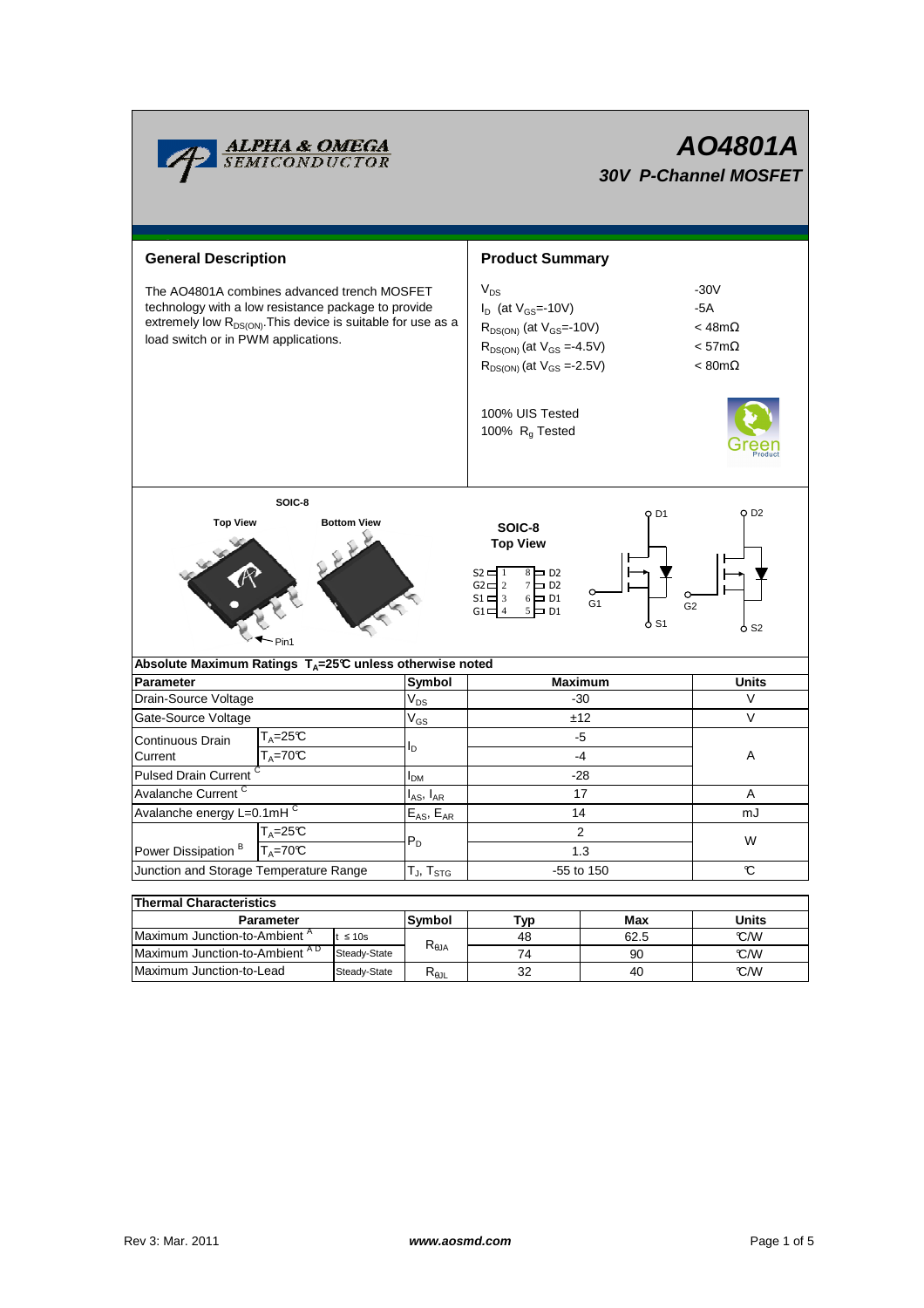#### **Electrical Characteristics (TJ=25°C unless otherwise noted)**

| <b>Symbol</b>               | <b>Conditions</b><br><b>Parameter</b>                                                           |                                                                          |                       | Min    | <b>Typ</b>     | <b>Max</b> | <b>Units</b> |
|-----------------------------|-------------------------------------------------------------------------------------------------|--------------------------------------------------------------------------|-----------------------|--------|----------------|------------|--------------|
|                             | <b>STATIC PARAMETERS</b>                                                                        |                                                                          |                       |        |                |            |              |
| <b>BV<sub>DSS</sub></b>     | Drain-Source Breakdown Voltage                                                                  | $I_{D} = -250 \mu A$ , $V_{GS} = 0V$                                     |                       | $-30$  |                |            | V            |
|                             |                                                                                                 | $V_{DS} = -30V$ , $V_{GS} = 0V$                                          |                       |        |                | $-1$       |              |
| $I_{\text{DSS}}$            | Zero Gate Voltage Drain Current                                                                 |                                                                          | $T_{J} = 55^{\circ}C$ |        |                | $-5$       | μA           |
| $I_{GSS}$                   | Gate-Body leakage current                                                                       | $V_{DS}=0V$ , $V_{GS}=±12V$                                              |                       |        |                | ±100       | nA           |
| $V_{GS(th)}$                | Gate Threshold Voltage                                                                          | $V_{DS} = V_{GS} I_D = -250 \mu A$                                       |                       | $-0.5$ | $-0.9$         | $-1.3$     | V            |
| $I_{D(ON)}$                 | On state drain current                                                                          | $V_{GS} = -4.5V$ , $V_{DS} = -5V$                                        |                       | $-28$  |                |            | A            |
| $R_{DS(ON)}$                |                                                                                                 | $V_{GS}$ =-10V, $I_{D}$ =-5A                                             |                       |        | 40             | 48         |              |
|                             |                                                                                                 |                                                                          | $T_{\rm J}$ =125°C    |        | 60             | 72         | $m\Omega$    |
|                             | Static Drain-Source On-Resistance                                                               | $V_{GS} = -4.5V$ , $I_D = -3.5A$                                         |                       |        | 45             | 57         | $m\Omega$    |
|                             |                                                                                                 | $V_{GS}$ =-2.5V, $I_{D}$ =-2.5A                                          |                       | 60     | 80             | $m\Omega$  |              |
| $g_{FS}$                    | Forward Transconductance                                                                        | $V_{DS} = -5V$ , $I_{D} = -5A$                                           |                       | 18     |                | S          |              |
| $V_{SD}$                    | $IS=-1A, VGS=0V$<br>Diode Forward Voltage                                                       |                                                                          |                       |        | $-0.7$         | $-1$       | V            |
| $I_{\rm S}$                 | Maximum Body-Diode Continuous Current                                                           |                                                                          |                       | $-2.5$ | A              |            |              |
|                             | <b>DYNAMIC PARAMETERS</b>                                                                       |                                                                          |                       |        |                |            |              |
| $\mathbf{C}_{\text{iss}}$   | Input Capacitance                                                                               | $V_{GS}$ =0V, $V_{DS}$ =-15V, f=1MHz                                     |                       | 515    | 645            | 780        | рF           |
| $\mathsf{C}_{\mathsf{oss}}$ | <b>Output Capacitance</b>                                                                       |                                                                          |                       | 55     | 80             | 105        | рF           |
| $\mathbf{C}_{\text{rss}}$   | Reverse Transfer Capacitance                                                                    |                                                                          |                       | 30     | 55             | 80         | рF           |
| $R_{g}$                     | Gate resistance                                                                                 | $V_{GS}$ =0V, $V_{DS}$ =0V, f=1MHz                                       |                       | 4      | 7.8            | 12         | Ω            |
|                             | <b>SWITCHING PARAMETERS</b>                                                                     |                                                                          |                       |        |                |            |              |
| $Q_g(4.5V)$                 | Total Gate Charge                                                                               | $V_{\text{GS}} = -4.5V$ , $V_{\text{DS}} = -15V$ , $I_{\text{DS}} = -5A$ |                       | 5      | $\overline{7}$ | 9          | nC           |
| $Q_{gs}$                    | Gate Source Charge                                                                              |                                                                          |                       |        | 1.5            |            | пC           |
| $\mathbf{Q}_{\text{gd}}$    | Gate Drain Charge                                                                               |                                                                          |                       |        | 2.5            |            | nC           |
| $t_{D(0n)}$                 | Turn-On DelayTime                                                                               |                                                                          |                       |        | 6.5            |            | ns           |
| $\mathsf{t}_\mathsf{r}$     | Turn-On Rise Time<br>$V_{\text{GS}}$ =-10V, $V_{\text{DS}}$ =-15V, R <sub>1</sub> =3 $\Omega$ , |                                                                          |                       |        | 3.5            |            | ns           |
| $t_{D(off)}$                | Turn-Off DelayTime                                                                              | $R_{\text{GEN}} = 6\Omega$                                               |                       |        | 41             |            | ns           |
| $\mathfrak{t}_{\mathsf{f}}$ | <b>Turn-Off Fall Time</b>                                                                       |                                                                          |                       |        | 9              |            | ns           |
| $t_{rr}$                    | $I_F = -5A$ , dl/dt=100A/ $\mu$ s<br>Body Diode Reverse Recovery Time                           |                                                                          |                       |        | 11             | 15         | ns           |
| $Q_{rr}$                    | Body Diode Reverse Recovery Charge                                                              | $I_F = -5A$ , dl/dt=100A/us                                              |                       | 3.5    | 5              | nC         |              |

A. The value of R<sub>θJA</sub> is measured with the device mounted on 1in<sup>2</sup> FR-4 board with 2oz. Copper, in a still air environment with T<sub>A</sub> =25℃. The value in any given application depends on the user's specific board design.

B. The power dissipation P<sub>D</sub> is based on T<sub>J(MAX)</sub>=150°C, using  $\leq 10$ s junction-to-ambient thermal resistance.

C. Repetitive rating, pulse width limited by junction temperature  $T_{J(MAX)}$ =150°C. Ratings are based on low frequency and duty cycles to keep initialT $_{J}$ =25°C.

D. The  $R_{\theta JA}$  is the sum of the thermal impedence from junction to lead  $R_{\theta JL}$  and lead to ambient.

E. The static characteristics in Figures 1 to 6 are obtained using <300µs pulses, duty cycle 0.5% max.

F. These curves are based on the junction-to-ambient thermal impedence which is measured with the device mounted on 1 in<sup>2</sup> FR-4 board with 2oz. Copper, assuming a maximum junction temperature of T<sub>J(MAX)</sub>=150°C. The SOA curve provides a single pulse ratin g.

THIS PRODUCT HAS BEEN DESIGNED AND QUALIFIED FOR THE CONSUMER MARKET. APPLICATIONS OR USES AS CRITICAL COMPONENTS IN LIFE SUPPORT DEVICES OR SYSTEMS ARE NOT AUTHORIZED. AOS DOES NOT ASSUME ANY LIABILITY ARISING OUT OF SUCH APPLICATIONS OR USES OF ITS PRODUCTS. AOS RESERVES THE RIGHT TO IMPROVE PRODUCT DESIGN, FUNCTIONS AND RELIABILITY WITHOUT NOTICE.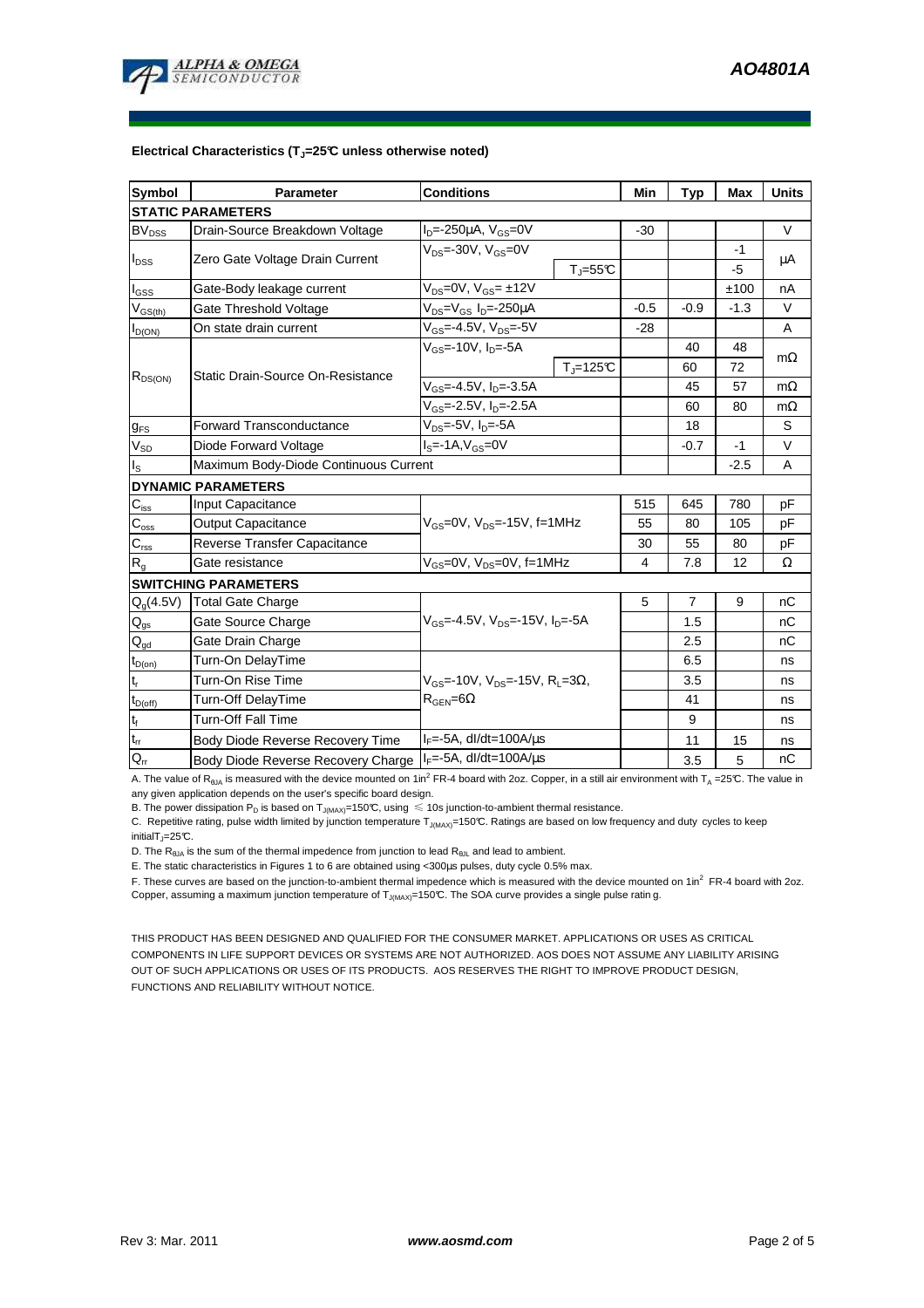

## **TYPICAL ELECTRICAL AND THERMAL CHARACTERISTICS**

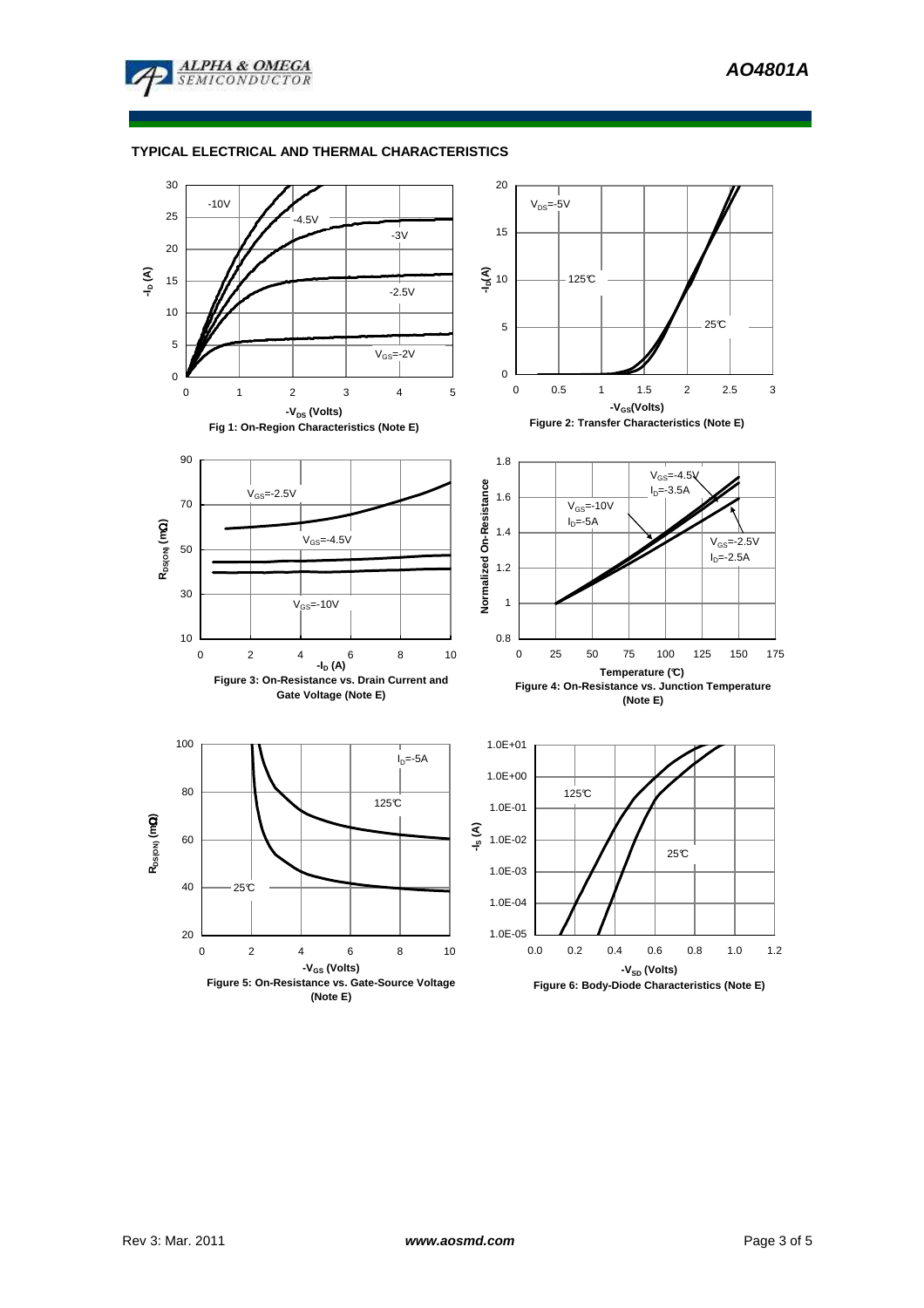

## **TYPICAL ELECTRICAL AND THERMAL CHARACTERISTICS**